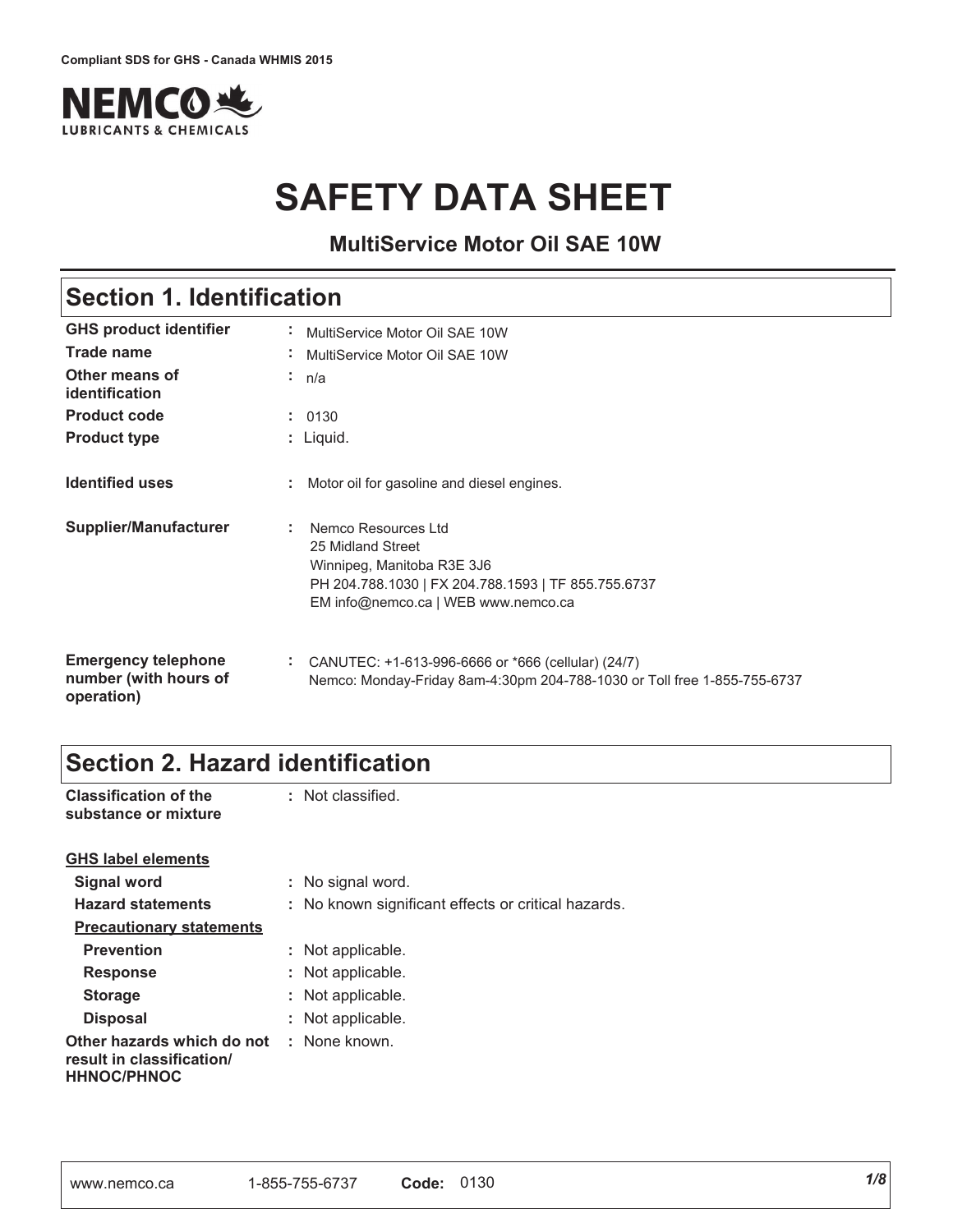NEMCO & **LUBRICANTS & CHEMICALS** 

**MultiService Motor Oil SAE 10W** 

### Section 3. Composition/information on ingredients

| Substance/mixture     | : Mixture |
|-----------------------|-----------|
| Other means of        | : n/a     |
| <i>identification</i> |           |

#### **CAS number/other identifiers**

| <b>CAS</b> number   | : Not applicable. |  |  |
|---------------------|-------------------|--|--|
| <b>Product code</b> | : 0130            |  |  |

| Ingredient name                                        | $\%$ (w/w) | <b>CAS number</b> |
|--------------------------------------------------------|------------|-------------------|
| Distillates (petroleum), hydrotreated heavy paraffinic | $30 - 75$  | 64742-54-7        |

There are no additional ingredients present which, within the current knowledge of the supplier and in the concentrations applicable, are classified as hazardous to health or the environment and hence require reporting in this section.

Occupational exposure limits, if available, are listed in Section 8.

### **Section 4. First-aid measures**

#### **Description of necessary first aid measures**

| Eye contact         | : Immediately flush eyes with plenty of water, occasionally lifting the upper and lower<br>eyelids. Check for and remove any contact lenses. Get medical attention if irritation<br>occurs.                                                                       |
|---------------------|-------------------------------------------------------------------------------------------------------------------------------------------------------------------------------------------------------------------------------------------------------------------|
| <b>Inhalation</b>   | : Remove victim to fresh air and keep at rest in a position comfortable for breathing.<br>Get medical attention if symptoms occur.                                                                                                                                |
| <b>Skin contact</b> | : Flush contaminated skin with plenty of water. Get medical attention if symptoms<br>occur.                                                                                                                                                                       |
| Ingestion           | : Wash out mouth with water. If material has been swallowed and the exposed<br>person is conscious, give small quantities of water to drink. Do not induce vomiting<br>unless directed to do so by medical personnel. Get medical attention if symptoms<br>occur. |

#### Most important symptoms/effects, acute and delayed

| <b>Potential acute health effects</b> |                                                                                             |
|---------------------------------------|---------------------------------------------------------------------------------------------|
| Eye contact                           | : No known significant effects or critical hazards.                                         |
| <b>Inhalation</b>                     | : No known significant effects or critical hazards.                                         |
| <b>Skin contact</b>                   | : No known significant effects or critical hazards.                                         |
| Ingestion                             | : No known significant effects or critical hazards.                                         |
| Over-exposure signs/symptoms          |                                                                                             |
| Eye contact                           | : No known significant effects or critical hazards.                                         |
| <b>Inhalation</b>                     | : No known significant effects or critical hazards.                                         |
| <b>Skin contact</b>                   | : No known significant effects or critical hazards.                                         |
| Ingestion                             | : No known significant effects or critical hazards.                                         |
|                                       | <u>Indication of immediate medical attention and special treatment needed, if necessary</u> |
| Notes to physician                    | : Treat symptomatically.                                                                    |
| <b>Specific treatments</b>            | : No specific treatment.                                                                    |

| <b>Protection of first-aiders</b> | No special protection is required. |  |
|-----------------------------------|------------------------------------|--|
|                                   |                                    |  |

See toxicological information (Section 11)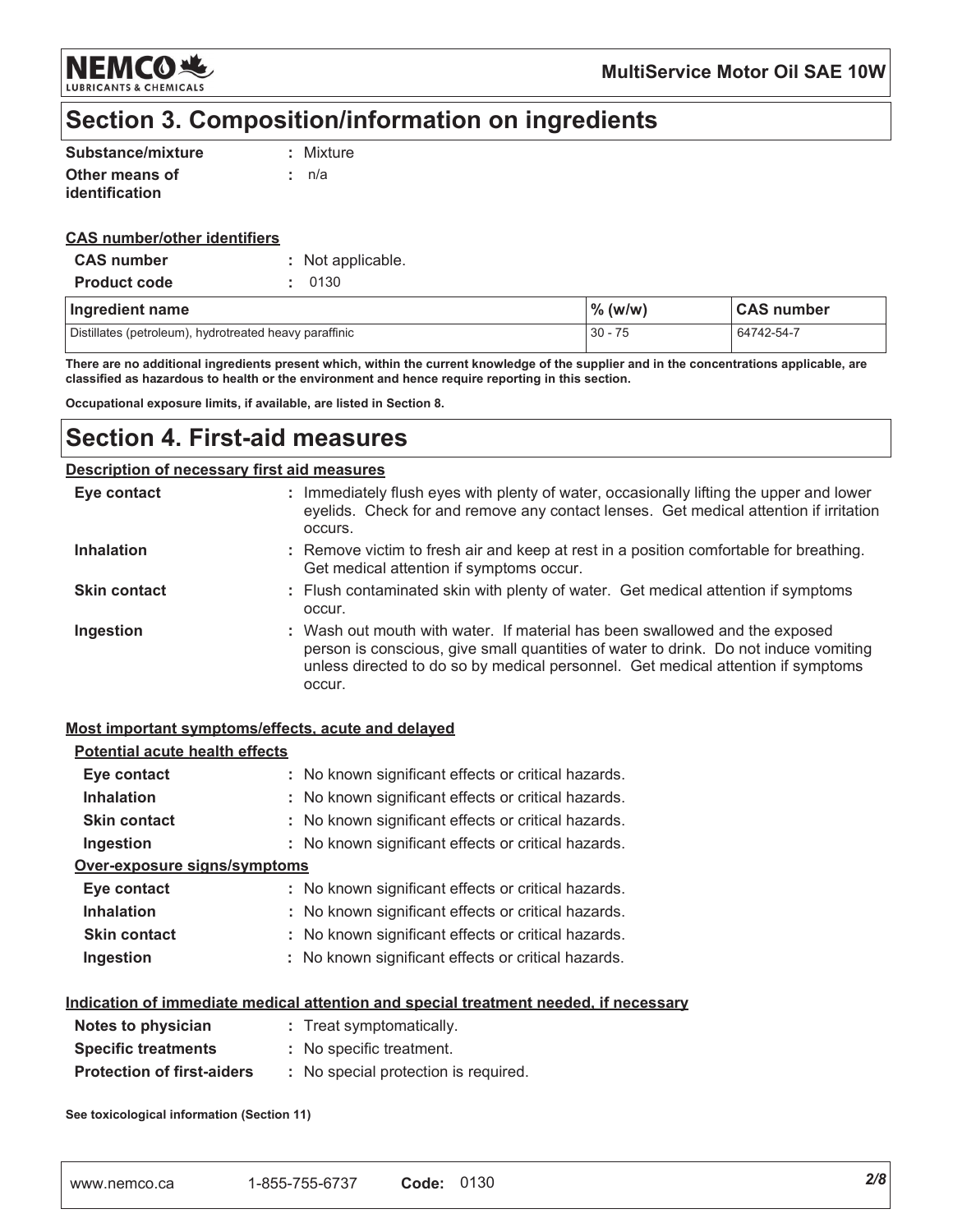

## **Section 5. Fire-fighting measures**

| <b>Extinguishing media</b>                               |                                                                                                                                                                             |
|----------------------------------------------------------|-----------------------------------------------------------------------------------------------------------------------------------------------------------------------------|
| Suitable extinguishing<br>media                          | : Use an extinguishing agent suitable for the surrounding fire.                                                                                                             |
| Unsuitable extinguishing<br>media                        | : None known.                                                                                                                                                               |
| Specific hazards arising<br>from the chemical            | : No specific fire or explosion hazard.                                                                                                                                     |
| <b>Hazardous thermal</b><br>decomposition products       | : No specific data.                                                                                                                                                         |
| Special protective actions<br>for fire-fighters          | : No special measures are required.                                                                                                                                         |
| <b>Special protective</b><br>equipment for fire-fighters | : Fire-fighters should wear appropriate protective equipment and self-contained<br>breathing apparatus (SCBA) with a full face-piece operated in positive pressure<br>mode. |

## **Section 6. Accidental release measures**

|                                                       | <b>Personal precautions, protective equipment and emergency procedures</b>                                                                                                                                                                                                                                                                                                                                                                                                                                                                                                                  |
|-------------------------------------------------------|---------------------------------------------------------------------------------------------------------------------------------------------------------------------------------------------------------------------------------------------------------------------------------------------------------------------------------------------------------------------------------------------------------------------------------------------------------------------------------------------------------------------------------------------------------------------------------------------|
| For non-emergency<br>personnel                        | : Put on appropriate personal protective equipment.                                                                                                                                                                                                                                                                                                                                                                                                                                                                                                                                         |
|                                                       | <b>For emergency responders</b> : If specialized clothing is required to deal with the spillage, take note of any<br>information in Section 8 on suitable and unsuitable materials. See also the<br>information in "For non-emergency personnel".                                                                                                                                                                                                                                                                                                                                           |
| <b>Environmental precautions</b>                      | : Avoid dispersal of spilled material and runoff and contact with soil, waterways,<br>drains and sewers. Inform the relevant authorities if the product has caused<br>environmental pollution (sewers, waterways, soil or air).                                                                                                                                                                                                                                                                                                                                                             |
| Methods and materials for containment and cleaning up |                                                                                                                                                                                                                                                                                                                                                                                                                                                                                                                                                                                             |
| <b>Spill</b>                                          | : Stop leak if without risk. Move containers from spill area. Prevent entry into sewers,<br>water courses, basements or confined areas. Wash spillages into an effluent<br>treatment plant or proceed as follows. Contain and collect spillage with non-<br>combustible, absorbent material e.g. sand, earth, vermiculite or diatomaceous earth<br>and place in container for disposal according to local regulations (see Section 13).<br>Dispose of via a licensed waste disposal contractor. Note: see Section 1 for<br>emergency contact information and Section 13 for waste disposal. |

## **Section 7. Handling and storage**

#### **Precautions for safe handling**

| <b>Protective measures</b>                | : Put on appropriate personal protective equipment (see Section 8).                                                                                                                                                                                                    |
|-------------------------------------------|------------------------------------------------------------------------------------------------------------------------------------------------------------------------------------------------------------------------------------------------------------------------|
| Advice on general<br>occupational hygiene | : Eating, drinking and smoking should be prohibited in areas where this material is<br>handled, stored and processed. Workers should wash hands and face before eating,<br>drinking and smoking. See also Section 8 for additional information on hygiene<br>measures. |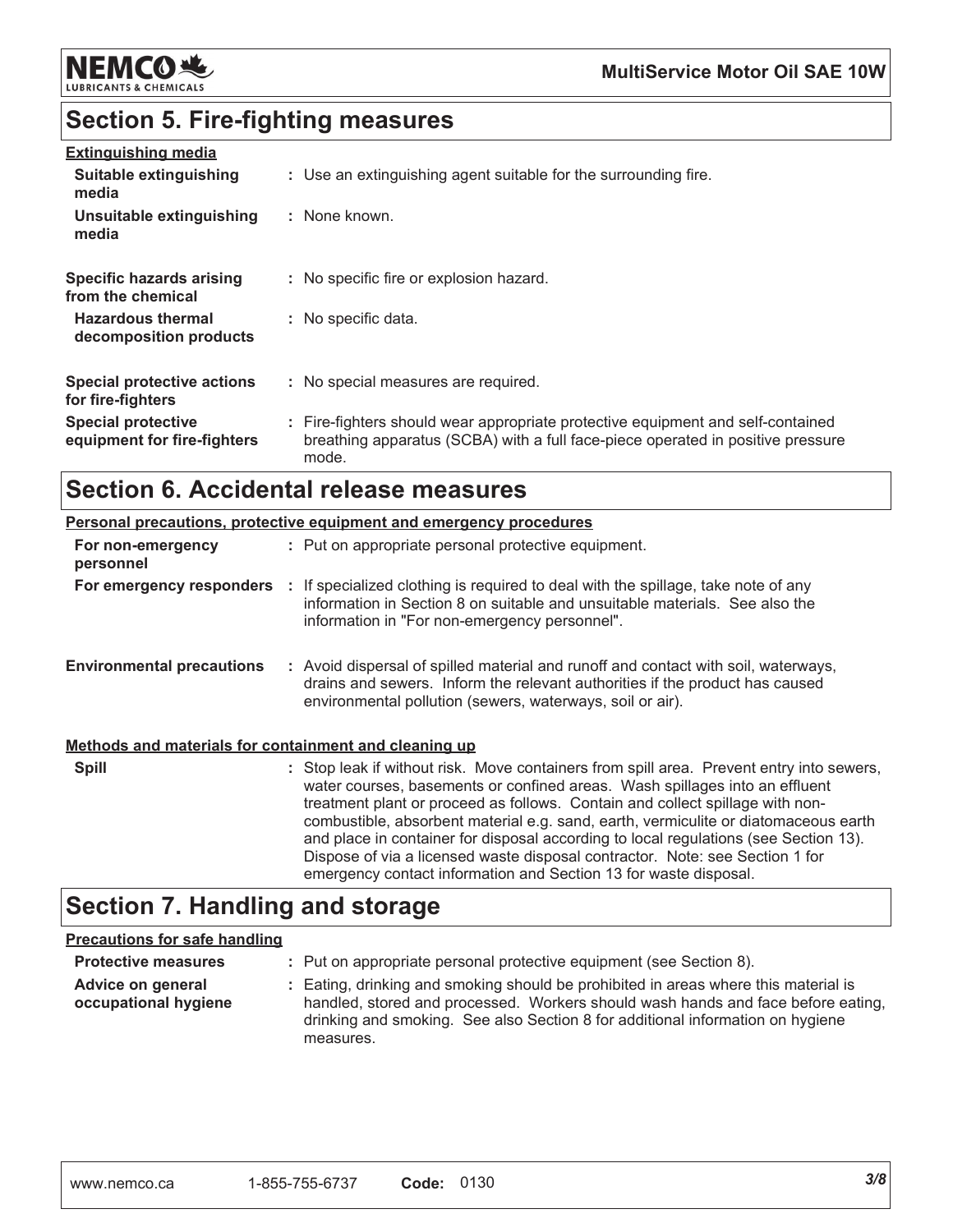

# Section 7. Handling and storage

| <b>Conditions for safe storage,</b> | : Store in accordance with local regulations. Store in original container protected from |
|-------------------------------------|------------------------------------------------------------------------------------------|
| including any                       | direct sunlight in a dry, cool and well-ventilated area, away from incompatible          |
| incompatibilities                   | materials (see Section 10) and food and drink. Keep container tightly closed and         |
|                                     | sealed until ready for use. Containers that have been opened must be carefully           |
|                                     | resealed and kept upright to prevent leakage. Do not store in unlabeled containers.      |
|                                     | Use appropriate containment to avoid environmental contamination.                        |

## Section 8. Exposure controls/personal protection

#### **Control parameters**

#### **Occupational exposure limits**

| Ingredient name                                             |                    | <b>Exposure limits</b>                                                                                                                                                                                                                                                                                                                                                                                                                                    |  |
|-------------------------------------------------------------|--------------------|-----------------------------------------------------------------------------------------------------------------------------------------------------------------------------------------------------------------------------------------------------------------------------------------------------------------------------------------------------------------------------------------------------------------------------------------------------------|--|
| Distillates (petroleum), hydrotreated heavy paraffinic      |                    | CA Alberta Provincial (Canada, 4/2009).<br>8 hrs OEL: 5 mg/m <sup>3</sup> 8 hours. Form: Mist<br>15 min OEL: 10 mg/m <sup>3</sup> 15 minutes. Form: Mist<br>CA Ontario Provincial (Canada, 7/2015).<br>TWA: 5 mg/m <sup>3</sup> 8 hours. Form: Mist<br>STEL: 10 mg/m <sup>3</sup> 15 minutes. Form: Mist<br>CA Quebec Provincial (Canada, 1/2014).<br>TWAEV: 5 mg/m <sup>3</sup> 8 hours. Form: Mist<br>STEV: 10 mg/m <sup>3</sup> 15 minutes. Form: Mist |  |
| <b>Appropriate engineering</b><br>contaminants.<br>controls |                    | : Good general ventilation should be sufficient to control worker exposure to airborne                                                                                                                                                                                                                                                                                                                                                                    |  |
| <b>Environmental exposure</b><br>controls                   |                    | : Emissions from ventilation or work process equipment should be checked to ensure<br>they comply with the requirements of environmental protection legislation.                                                                                                                                                                                                                                                                                          |  |
| <b>Individual protection measures</b>                       |                    |                                                                                                                                                                                                                                                                                                                                                                                                                                                           |  |
| <b>Hygiene measures</b>                                     |                    | : Wash hands, forearms and face thoroughly after handling chemical products, before<br>eating, smoking and using the lavatory and at the end of the working period. Ensure<br>that eyewash stations and safety showers are close to the workstation location.                                                                                                                                                                                             |  |
| <b>Eye/face protection</b>                                  | gases or dusts.    | Safety eyewear complying with an approved standard should be used when a risk<br>assessment indicates this is necessary to avoid exposure to liquid splashes, mists,                                                                                                                                                                                                                                                                                      |  |
| <b>Skin protection</b>                                      |                    |                                                                                                                                                                                                                                                                                                                                                                                                                                                           |  |
| <b>Hand protection</b>                                      | this is necessary. | : Chemical-resistant, impervious gloves complying with an approved standard should<br>be worn at all times when handling chemical products if a risk assessment indicates                                                                                                                                                                                                                                                                                 |  |
| <b>Body protection</b>                                      |                    | Personal protective equipment for the body should be selected based on the task<br>being performed and the risks involved and should be approved by a specialist<br>before handling this product.                                                                                                                                                                                                                                                         |  |
| Other skin protection                                       |                    | : Appropriate footwear and any additional skin protection measures should be<br>selected based on the task being performed and the risks involved and should be<br>approved by a specialist before handling this product.                                                                                                                                                                                                                                 |  |
| <b>Respiratory protection</b>                               |                    | : Not required under normal conditions of use.                                                                                                                                                                                                                                                                                                                                                                                                            |  |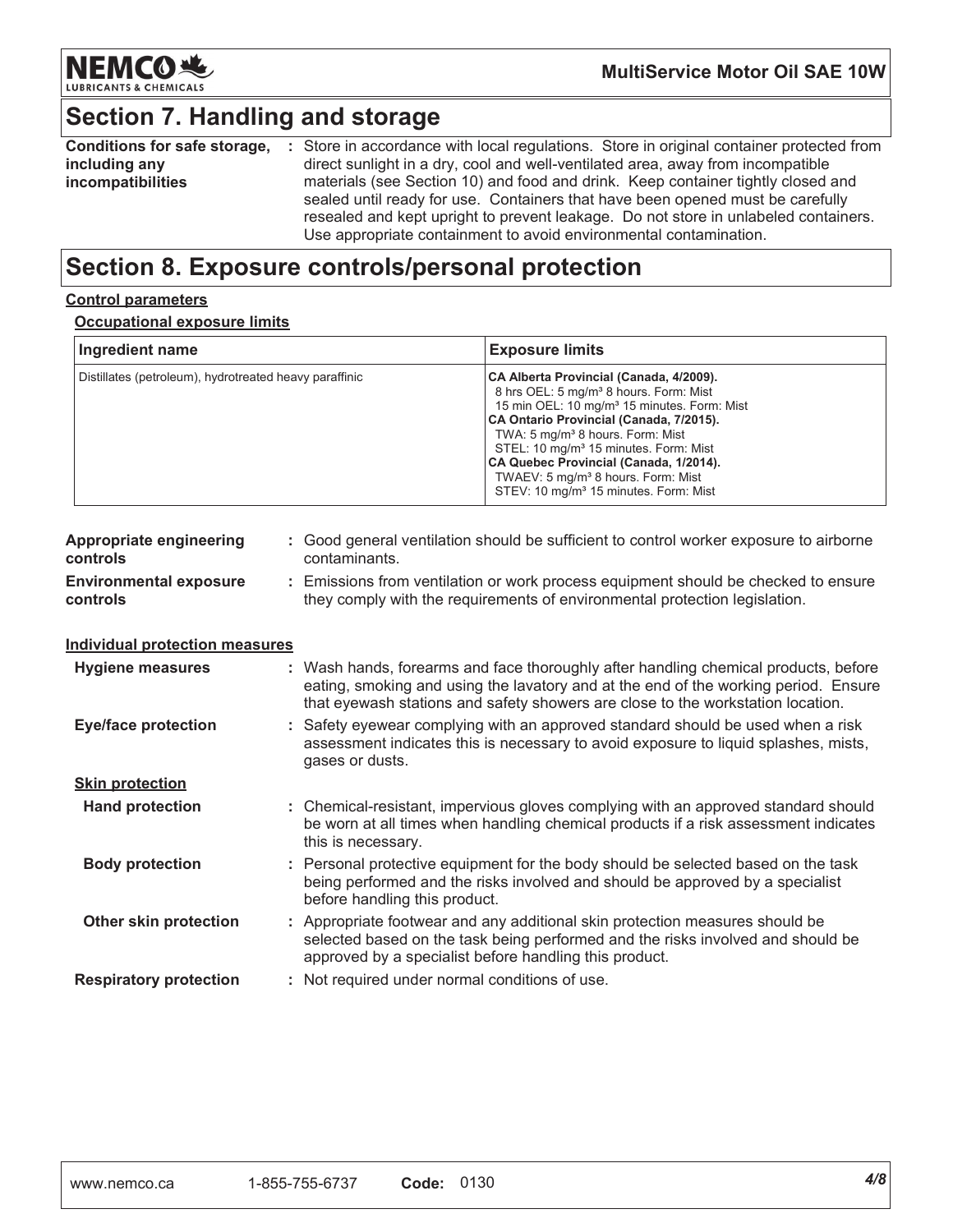

## **Section 9. Physical and chemical properties**

#### **Appearance**

| <b>Physical state</b>                             |    | Liquid. [Viscous.]                                     |
|---------------------------------------------------|----|--------------------------------------------------------|
| Color                                             |    | : Amber.                                               |
| Odor                                              |    | Mild hydrocarbon.                                      |
| Odor threshold                                    | ۰. | Not available.                                         |
| рH                                                |    | Not available.                                         |
| <b>Freezing point</b>                             |    | : $-39^{\circ}$ C ( $-38.2^{\circ}$ F)                 |
| <b>Boiling point</b>                              |    | Not available.                                         |
| <b>Flash point</b>                                |    | Closed cup: $215^{\circ}$ C (419 $^{\circ}$ F)         |
| <b>Evaporation rate</b>                           |    | : Not available.                                       |
| Flammability (solid, gas)                         |    | : Not available.                                       |
| Lower and upper explosive<br>(flammable) limits   |    | : Not available.                                       |
| Vapor pressure                                    |    | Not available.                                         |
| <b>Vapor density</b>                              |    | Not available.                                         |
| <b>Relative density</b>                           |    | $0.861$ @ 20 $^{\circ}$ C                              |
| <b>Solubility</b>                                 |    | Negligible in water.                                   |
| Partition coefficient: n-<br>octanol/water        |    | Not available.                                         |
| <b>Auto-ignition temperature : Not available.</b> |    |                                                        |
| <b>Decomposition temperature : Not available.</b> |    |                                                        |
| <b>Viscosity</b>                                  |    | Kinematic: 6.2 cSt (100°C)<br>Kinematic: 38 cSt (40°C) |

## **Section 10. Stability and reactivity**

| Incompatible materials<br><b>Hazardous decomposition</b> | : Reactive or incompatible with the following materials: oxidizing materials.<br>: Under normal conditions of storage and use, hazardous decomposition products |
|----------------------------------------------------------|-----------------------------------------------------------------------------------------------------------------------------------------------------------------|
| <b>Conditions to avoid</b>                               | : No specific data.                                                                                                                                             |
| <b>Possibility of hazardous</b><br>reactions             | : Under normal conditions of storage and use, hazardous reactions will not occur.                                                                               |
| <b>Chemical stability</b>                                | : The product is stable.                                                                                                                                        |
| <b>Reactivity</b>                                        | : No specific test data related to reactivity available for this product or its ingredients.                                                                    |

## **Section 11. Toxicological information**

#### Information on toxicological effects

#### **Acute toxicity**

There is no data available.

#### **Irritation/Corrosion**

There is no data available.

#### **Sensitization**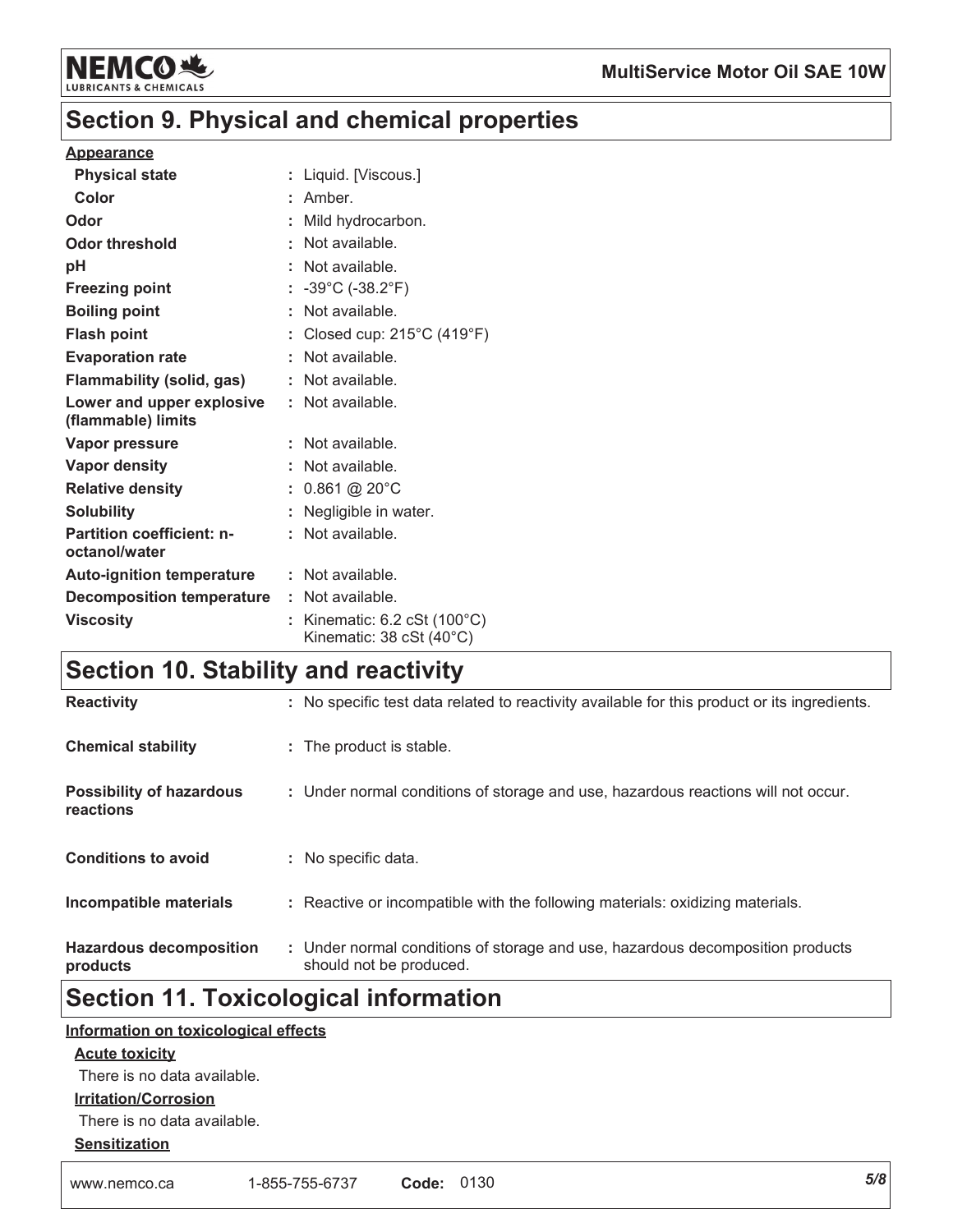**NEMCO头** LUBRICANTS & CHEMICALS

# Section 11. Toxicological information

| There is no data available.                                                              |                                                       |                                       |  |
|------------------------------------------------------------------------------------------|-------------------------------------------------------|---------------------------------------|--|
| <b>Mutagenicity</b>                                                                      |                                                       |                                       |  |
| There is no data available.                                                              |                                                       |                                       |  |
| <b>Carcinogenicity</b>                                                                   |                                                       |                                       |  |
| There is no data available.                                                              |                                                       |                                       |  |
| <b>Reproductive toxicity</b>                                                             |                                                       |                                       |  |
| There is no data available.                                                              |                                                       |                                       |  |
| <b>Teratogenicity</b>                                                                    |                                                       |                                       |  |
| There is no data available.                                                              |                                                       |                                       |  |
| Specific target organ toxicity (single exposure)                                         |                                                       |                                       |  |
| There is no data available.                                                              |                                                       |                                       |  |
| Specific target organ toxicity (repeated exposure)                                       |                                                       |                                       |  |
| There is no data available.                                                              |                                                       |                                       |  |
| <b>Aspiration hazard</b>                                                                 |                                                       |                                       |  |
| <b>Name</b>                                                                              |                                                       | <b>Result</b>                         |  |
| Distillates (petroleum), hydrotreated heavy paraffinic                                   |                                                       | <b>ASPIRATION HAZARD - Category 1</b> |  |
| Information on the likely<br>routes of exposure                                          | : Dermal contact. Eye contact. Inhalation. Ingestion. |                                       |  |
| Potential acute health effects                                                           |                                                       |                                       |  |
| Eye contact                                                                              | : No known significant effects or critical hazards.   |                                       |  |
| <b>Inhalation</b>                                                                        | : No known significant effects or critical hazards.   |                                       |  |
| <b>Skin contact</b>                                                                      | : No known significant effects or critical hazards.   |                                       |  |
| Ingestion                                                                                | : No known significant effects or critical hazards.   |                                       |  |
| Symptoms related to the physical, chemical and toxicological characteristics             |                                                       |                                       |  |
| Eye contact                                                                              | : No known significant effects or critical hazards.   |                                       |  |
| Inhalation                                                                               | : No known significant effects or critical hazards.   |                                       |  |
| <b>Skin contact</b>                                                                      | : No known significant effects or critical hazards.   |                                       |  |
| Ingestion                                                                                | : No known significant effects or critical hazards.   |                                       |  |
| Delayed and immediate effects and also chronic effects from short and long term exposure |                                                       |                                       |  |
| <b>Short term exposure</b>                                                               |                                                       |                                       |  |
| <b>Potential immediate</b><br>effects                                                    | No known significant effects or critical hazards.     |                                       |  |
| <b>Potential delayed effects</b>                                                         | : No known significant effects or critical hazards.   |                                       |  |
| Long term exposure                                                                       |                                                       |                                       |  |
| <b>Potential immediate</b><br>effects                                                    | No known significant effects or critical hazards.     |                                       |  |
| <b>Potential delayed effects</b>                                                         | No known significant effects or critical hazards.     |                                       |  |
| <b>Potential chronic health effects</b>                                                  |                                                       |                                       |  |
| General                                                                                  | : No known significant effects or critical hazards.   |                                       |  |
| Carcinogenicity                                                                          | No known significant effects or critical hazards.     |                                       |  |
| <b>Mutagenicity</b>                                                                      | No known significant effects or critical hazards.     |                                       |  |
| <b>Teratogenicity</b>                                                                    | : No known significant effects or critical hazards.   |                                       |  |

```
Code: 0130
                     1-855-755-6737
www.nemco.ca
```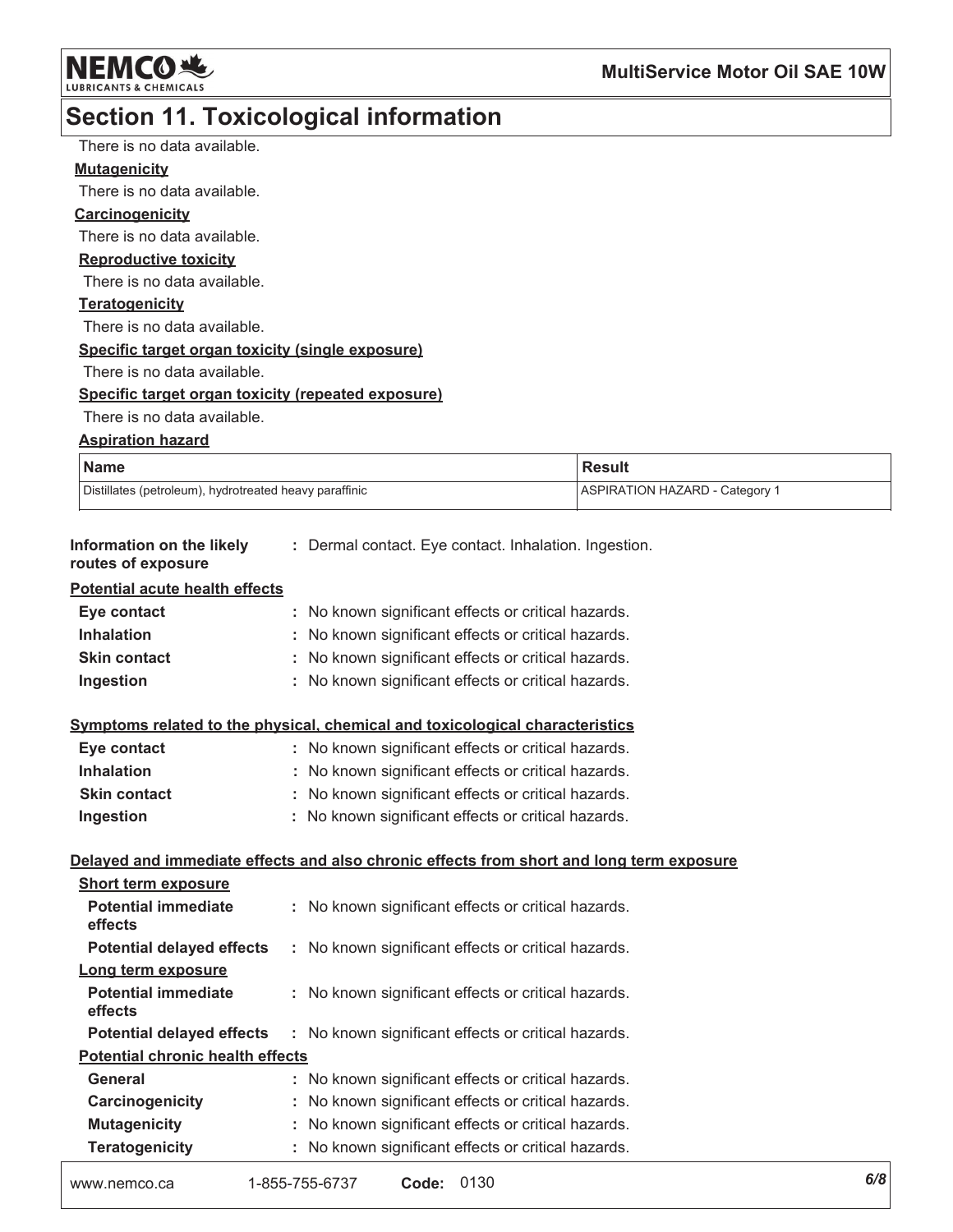

### **Section 11. Toxicological information**

**Developmental effects Fertility effects** 

- : No known significant effects or critical hazards.
- : No known significant effects or critical hazards.

#### **Numerical measures of toxicity**

#### **Acute toxicity estimates**

There is no data available.

## **Section 12. Ecological information**

#### **Toxicity**

There is no data available.

#### **Persistence and degradability**

There is no data available.

#### **Bioaccumulative potential**

There is no data available.

#### **Mobility in soil**

| <b>Soil/water partition</b>    | : There is no data available. |
|--------------------------------|-------------------------------|
| coefficient (K <sub>oc</sub> ) |                               |

Other adverse effects : No known significant effects or critical hazards.

## **Section 13. Disposal considerations**

| <b>Disposal methods</b> | : The generation of waste should be avoided or minimized wherever possible.<br>Disposal of this product, solutions and any by-products should comply with the<br>requirements of environmental protection and waste disposal legislation and any<br>regional local authority requirements. Dispose of surplus and non-recyclable<br>products via a licensed waste disposal contractor. Waste should not be disposed of<br>untreated to the sewer unless fully compliant with the requirements of all authorities<br>with jurisdiction. Waste packaging should be recycled. Incineration or landfill<br>should only be considered when recycling is not feasible. This material and its<br>container must be disposed of in a safe way. Empty containers or liners may retain |
|-------------------------|------------------------------------------------------------------------------------------------------------------------------------------------------------------------------------------------------------------------------------------------------------------------------------------------------------------------------------------------------------------------------------------------------------------------------------------------------------------------------------------------------------------------------------------------------------------------------------------------------------------------------------------------------------------------------------------------------------------------------------------------------------------------------|
|                         | some product residues. Avoid dispersal of spilled material and runoff and contact<br>with soil, waterways, drains and sewers.                                                                                                                                                                                                                                                                                                                                                                                                                                                                                                                                                                                                                                                |

## Section 14. Transport information

|                                   | <b>TDG Classification</b> | <b>IMDG</b>    | <b>IATA</b>    |
|-----------------------------------|---------------------------|----------------|----------------|
| <b>UN number</b>                  | Not regulated.            | Not regulated. | Not regulated. |
| <b>UN proper</b><br>shipping name |                           |                |                |
| Transport<br>hazard class(es)     |                           | -              | -              |
|                                   |                           |                | 7/8            |